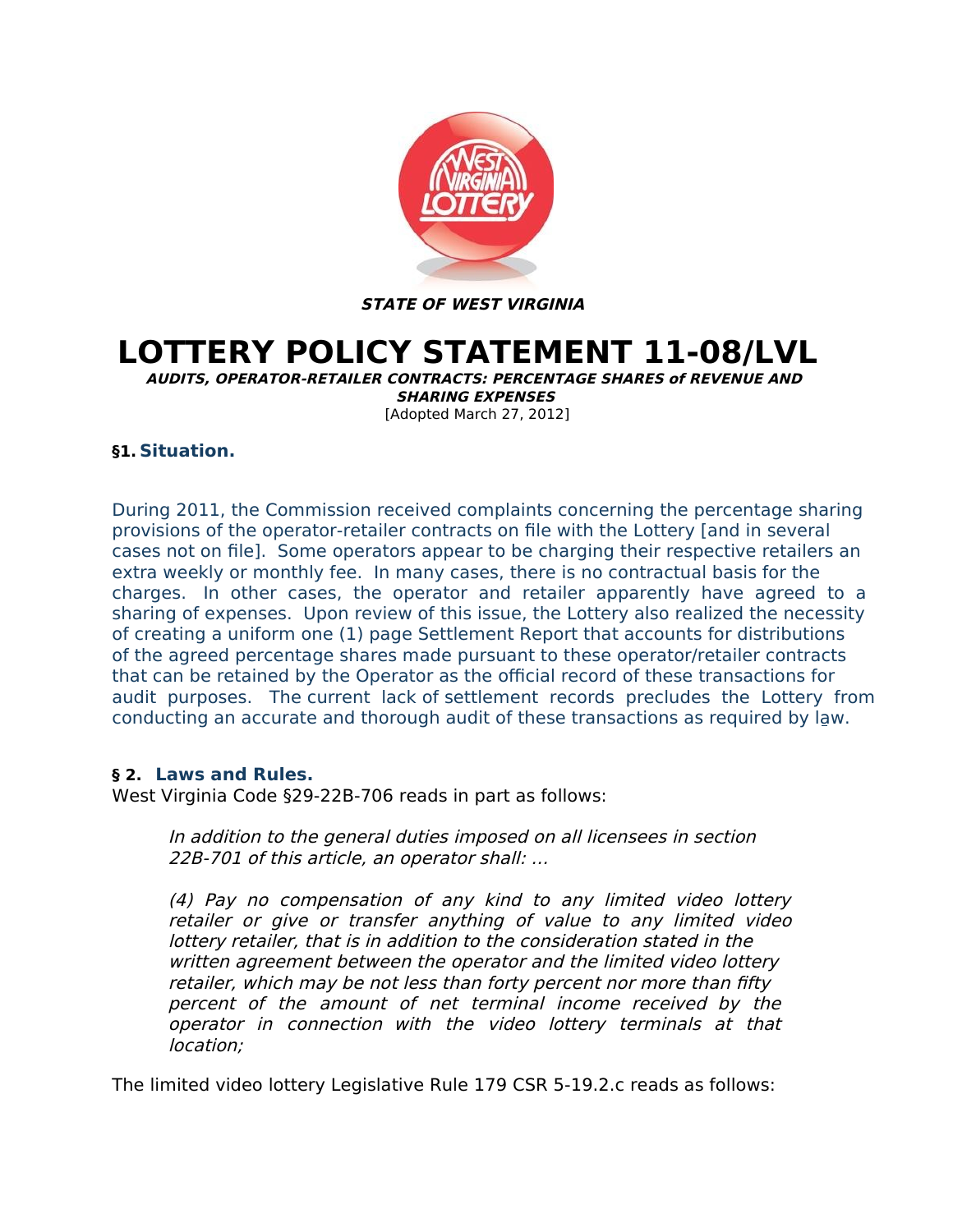The operator shall provide to the commission an affidavit stapled to each contract, which is signed and attested to by the operator=s chief executive stating that this contract is the only contract, agreement or understanding, written or oral, between the operator and the licensed video lottery retailer concerning the placement and operation of limited video lottery terminals, and that the operator will execute no further limited video lottery agreements with the retailer so long as this attached agreement is in force for video lottery terminals on the premise of the retailer stated in the contract. Any other agreements between the operator and the limited video lottery retailer shall be identified by the operator and are subject to review by the commission. Those agreements shall be arms length and for fair market consideration, and shall not be for excess or unreasonable consideration designed to circumvent the requirement of this subdivision 19.2.c of this subsection.

W.Va. Code §29-22B-1402(d) further requires that "(e)ach limited video lottery retailer's periodic distribution from the appropriate operator shall be paid by check or by electronic funds transfer to the limited video lottery retailer's designated bank account."

Additionally, 179 C.S.R. 179-5-3.1. reads in pertinent part:

 3.1. The commission shall determine on a continuing basis the eligibility of licensees to hold a

License by one or more of the following means…

 3.1.b. The commission shall perform spot audits at retailer locations and at operator locations;

Finally, W.Va. Code §29-22B-701(5) requires all licensees to maintain all records required by the Commission.

# **§ 3. Policy.**

**(a)** The State Lottery Commission policy for the ten-year permit period beginning on July 1, 2011, in compliance with State law, requires all periodic contract sharing payments made by operators to retailers to be by check or electronic transfer and paid in an amount equal to the retailer's contracted percentage times the remainder of gross profits after the state's percentage share of 30% to 50% has been deducted. ("Gross Profits" is "Gross Terminal Income" minus the Lottery's 2% administrative deduction.)

**(b)** The operator shall document all periodic distributions to a retailer by completing a WV Lottery Settlement Report each time a distribution is made. **WV**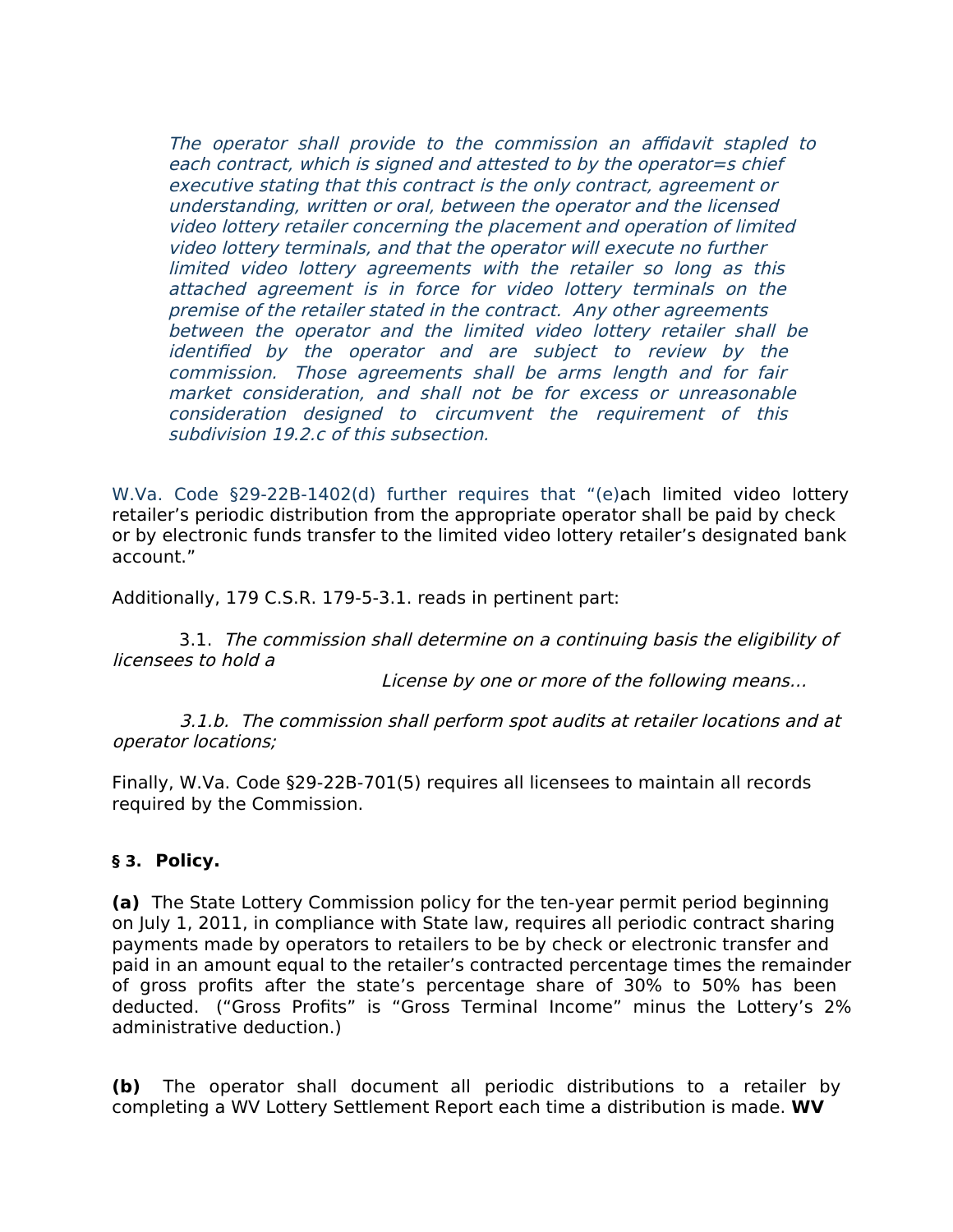**Lottery Settlement Reports shall be retained by the operator for two (2) years and shall be the official record reviewed by the WV Lottery when conducting an audit of the periodic distributions made between an operator and retailer. If an operator fails to complete and retain the WV Lottery Settlement Reports required by the Commission for the requisite two (2) years then the operator's eligibility to continue holding a license will be subject to review by the Commission.** 

**(c)** If a separate written, arms-length contractual agreement is made between the operator and retailer that contains cost or expense sharing agreement(s) that do not violate any restrictions on such agreements found in 179 CSR 5-19.2.c, settlement for these agreed expenses shall be a separate transaction(s) after the percentage shares are distributed to the operator and retailer.

**(d)** The West Virginia Lottery is not party to the agreements made between operators and retailers and does not approve contracts. Contract disputes between operators and retailers have not been, and will not be, decided by the West Virginia Lottery. The West Virginia Lottery only reviews the contracts to determine the parties, term, number of machines, and that the contract contains a lawful revenue percentage split.

# **§4. – Adoption.**

This policy statement was adopted by the State Lottery Commission at its March 27, 2012 meeting after fair and frank discussion.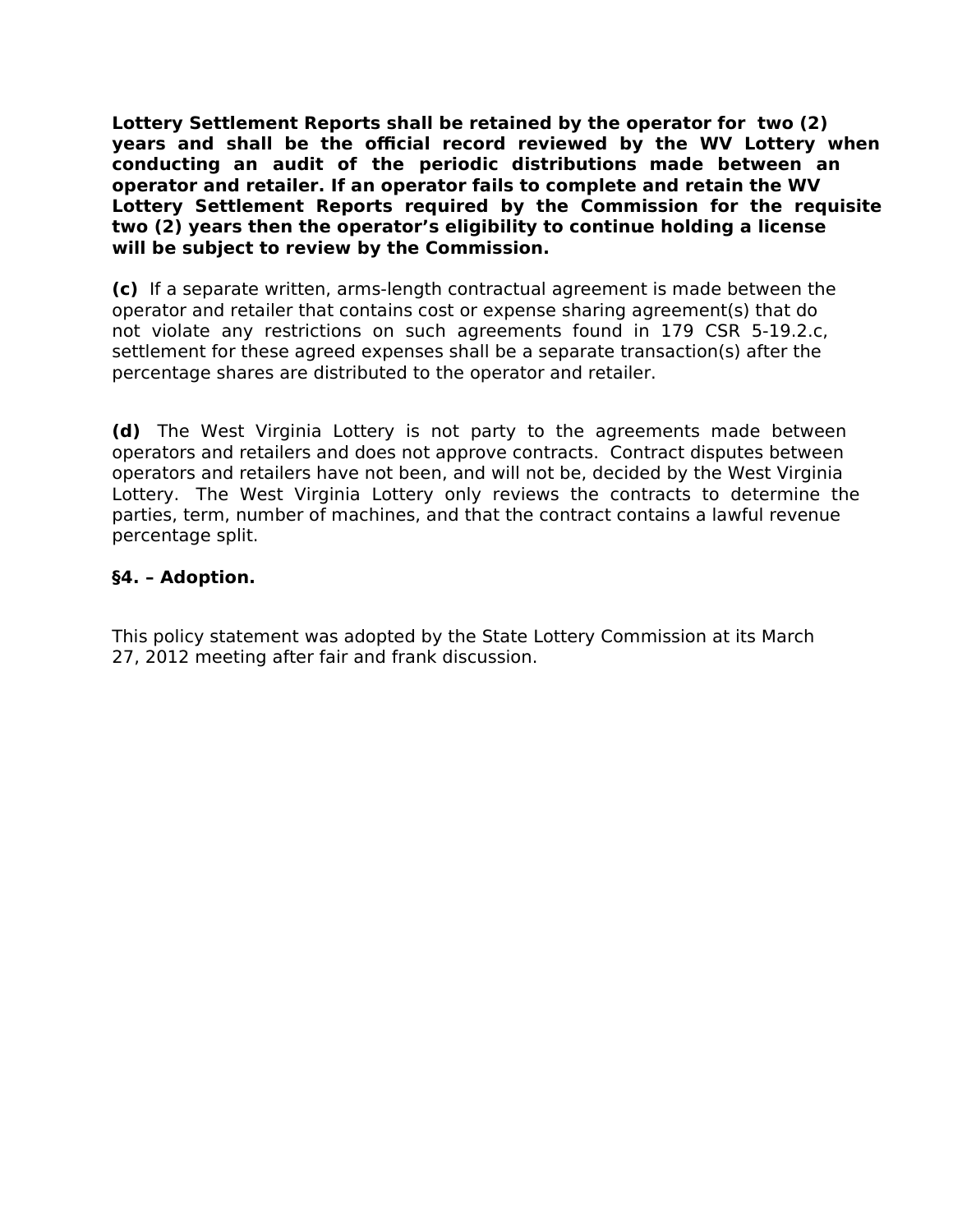## **LOTTERY COMMISSION POLICY STATEMENTS PERTAINING TO LIMITED VIDEO LOTTERY LICENSEES**

## **LOTTERY COMMISSION POLICY STATEMENT NO. 03-02. STANDARD ESTABLISHED BY THE STATE LOTTERY COMMISSION FOR APPROVAL OF SOFTWARE AMENDMENTS TO APPROVED VIDEO LOTTERY TERMINAL BILL ACCEPTORS.**

THE TREASURY DEPARTMENT IN 2003 BEGAN A PROGRAM TO REDESIGN ALL PAPER CURRENCY. THIS REDESIGN WILL NECESSITATE REPROGRAMMING OF BILL ACCEPTORS IN ALL WEST VIRGINIA VIDEO LOTTERY TERMINALS. THE INTRODUCTION OF NEW TWENTY-DOLLAR BILLS HAS DEMONSTRATED HOW QUICKLY OLD-DESIGN BILLS CAN BE PULLED FROM CIRCULATION AND HOW TIME-SENSITIVE THE REPROGRAMMING OF BILL ACCEPTORS CAN BE TO THE FISCAL VITALITY OF THE RACETRACK VIDEO LOTTERY PROGRAM AND THE LIMITED VIDEO LOTTERY PROGRAM. IN ADDITION, BILL ACCEPTOR COMPANIES ARE CONSTANTLY UPDATING THEIR SOFTWARE TO THWART THE USE OF MORE SOPHISTICATED COUNTERFEIT BILLS. FOR THESE REASONS, THE COMMISSION HEREBY DELEGATES ITS AUTHORITY TO APPROVE BILL ACCEPTOR SOFTWARE CHANGES TO THE DIRECTOR. NEW BILL ACCEPTORS (HARDWARE/INITIAL SOFTWARE) WILL STILL BE APPROVED BY COMMISSION VOTE. OCTOBER 29, 2003.

#### **LOTTERY COMMISSION POLICY STATEMENT NO. 04-01. APPROVAL OF NON-TESTED VIDEO LOTTERY TERMINALS AND GAMES FOR SPECIFIC NON-GAMING PURPOSES AND FOR LIMITED PERIODS OF TIME.**

PRIOR TO PASSAGE OF THE LIMITED VIDEO LOTTERY ACT IN 2001, THE LOTTERY ALLOWED MANUFACTURERS TO BRING VIDEO LOTTERY TERMINALS INTO WEST VIRGINIA FOR THE PROPOSE OF TRADE SHOWS AND SALES DEMONSTRATIONS WITHOUT THOSE VIDEO LOTTERY TERMINALS AND/OR VIDEO LOTTERY GAMES BEING LABORATORY TESTED AND SUBSEQUENTLY COMMISSION-APPROVED. ALL THAT CHANGED WITH PASSAGE OF THE LIMITED VIDEO LOTTERY ACT OF 2001.

UNDER THE LIMITED VIDEO LOTTERY ACT, MERE POSSESSION OF A VIDEO GAMBLING MACHINE IS PER SE A FELONY UNDER PROVISIONS OF W.VA. CODE §29-22B-1705. IN THE STATUTORY DEFINITION OF A VIDEO GAMBLING MACHINE AS FOUND IN W.VA. CODE §29-22B-331, SUBDIVISION (A)(1) SAYS A MACHINE THAT IS "APPROVED AND REGISTERED BY THE COMMISSION" UNDER THE RACETRACK VIDEO LOTTERY ACT AND/OR THE LIMITED VIDEO LOTTERY ACT IS NOT A "VIDEO GAMBLING MACHINE."

FOR THE LIMITED PURPOSE OF ALLOWING AN UN-TESTED VIDEO LOTTERY TERMINAL OR VIDEO LOTTERY GAME INTO WEST VIRGINIA FOR NON-GAMING FUNCTIONS SUCH AS TRADE SHOWS, DEMONSTRATIONS FOR THE LOTTERY AND LIKE FUNCTIONS, THE STATE LOTTERY COMMISSION HEREBY DELEGATES TO THE DIRECTOR THE POWER TO APPROVE SUCH A VIDEO LOTTERY TERMINAL OR GAME PROVIDED THAT THE TIME FRAME FOR SUCH APPROVAL IS NEVER MORE THAN THIRTY DAYS. OCTOBER 29, 2004.

## **LOTTERY COMMISSION POLICY STATEMENT NO. 05-01. CERTIFICATE-OF-RESERVATION TERMINALS.**

UNTIL THE CALENDAR YEAR 2005, THE STATE LOTTERY COMMISSION HELD BIDDING EVENTS FOR THE DISTRIBUTION OF LIMITED VIDEO LOTTERY TERMINAL PERMITS EVERY THREE MONTHS. WHEN THE MAXIMUM NUMBER OF VIDEO LOTTERY TERMINALS PERMITS WAS REACHED AS A RESULT OF THE FEBRUARY 2005 BID OPENING, THE PRACTICE OF BIDDING HAS BEEN SUSPENDED, AND NO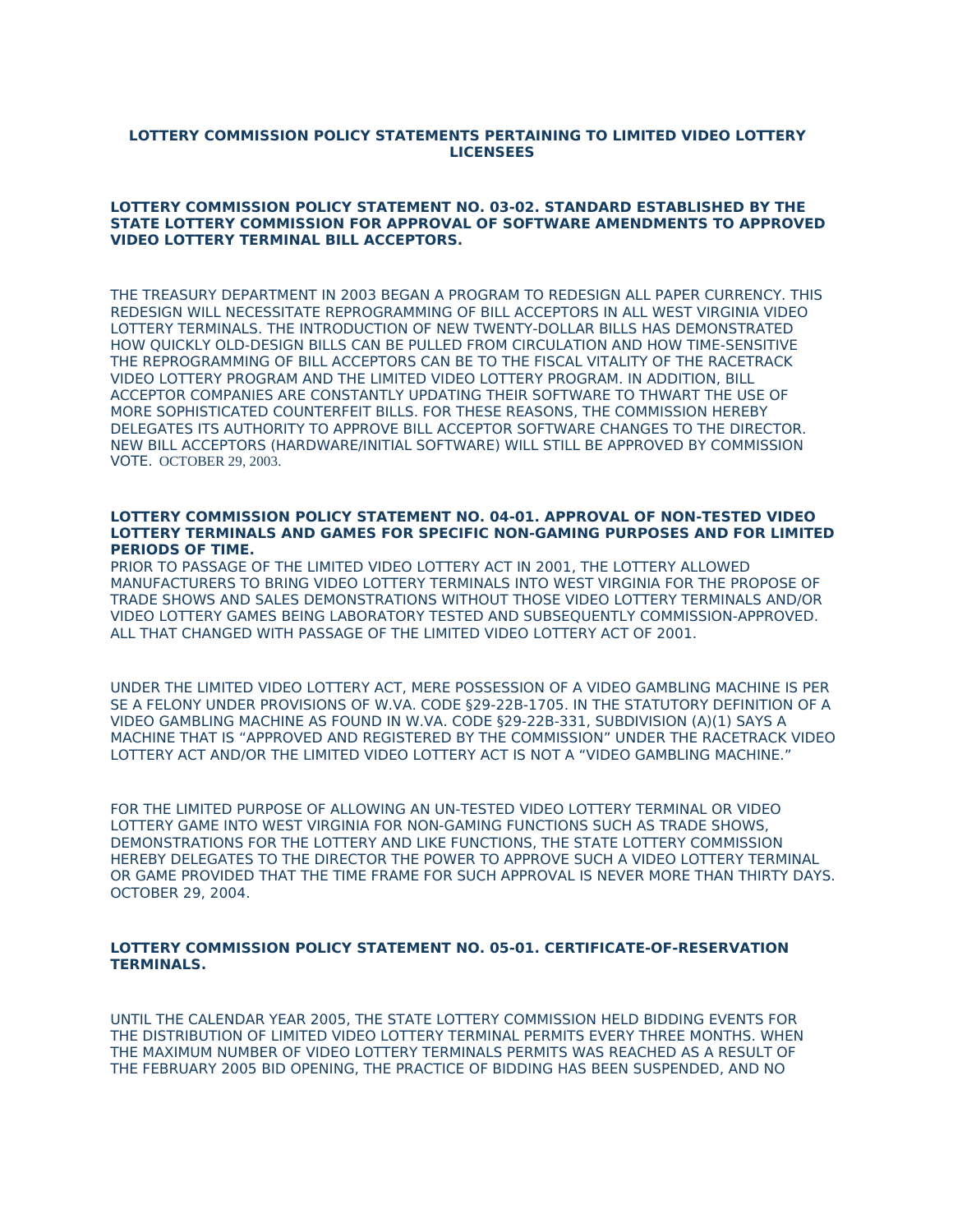FUTURE BID OPENING EVENT HAS BEEN SCHEDULED. AS A RESULT, THIS LOTTERY COMMISSION POLICY STATEMENT WILL REDEFINE ONE OF THE ADMINISTRATIVE PROCEDURES PREVIOUSLY APPROVED BY THE COMMISSION.

A RETAILER WHOSE LOCATION HAD A PRIVATE CLUB LIQUOR LICENSE OR A CLASS A BEER LICENSE ON OR BEFORE JANUARY 1, 2001 COULD REQUEST A CERTIFICATE OF RESERVATION IF HE OR SHE APPLIED FOR A LIMITED VIDEO LOTTERY RETAILER LICENSE ON OR BEFORE AUGUST 1, 2001. ONE OF THE OPTIONS OPEN TO A RETAILER WITH A CERTIFICATE OF RESERVATION WAS TO ASSIGN IT TO AN OPERATOR WHO WOULD THEN EXCHANGE THE CERTIFICATE FOR VIDEO LOTTERY TERMINAL PERMITS UP TO THE CERTIFICATE'S NUMBER LIMIT. THIS ACTION WOULD SAVE THE OPERATOR THOUSANDS OF DOLLARS IN THE ACQUISITION OF PERMITS. A DRAWBACK OCCURS WHEN THE RETAILER WHOSE CERTIFICATES WERE ASSIGNED LOSES ITS LIMITED VIDEO LOTTERY LICENSE AND THE UNDERLYING CERTIFICATE IS VOIDED. TO PROVIDE FOR A SMOOTH TRANSITION FOR THE OPERATOR WHO HAS PURCHASED VIDEO LOTTERY TERMINALS USING THE CERTIFICATE-BASED PERMIT, THE STATE LOTTERY COMMISSION HAS HERETOFORE ALLOWED THE CONTINUANCE OF THE PERMIT FOR UP TO 100 DAYS OR UNTIL THE NEXT BID IS OPENED.

TO ELIMINATE THE COMMISSION'S LIMITATION OF 100 DAYS, IN SITUATIONS DESCRIBED IN THIS POLICY STATEMENT, THE OPERATOR WILL RETAIN ITS PERMIT AND VIDEO LOTTERY TERMINALS OBTAINED BY ASSIGNMENT OF CERTIFICATE UNTIL THE COMMISSION'S NEXT BID OPENING FOR PERMITS. JUNE 21, 2005.

# **LOTTERY COMMISSION POLICY STATEMENT NO. 05-02. NO LIMITED VIDEO LOTTERY PROMOTIONS.**

## §1. – SITUATION.

IT HAS COME TO THE COMMISSION'S ATTENTION THAT AN INCREASING NUMBER OF LICENSED LIMITED VIDEO LOTTERY RETAILERS ARE ENGAGING IN PROMOTIONAL ACTIVITIES IN A MANNER THAT IN THE OPINION OF THE COMMISSION DIRECTLY OR INDIRECTLY VIOLATES THE STATUTORY PROHIBITION AGAINST PROMOTIONS BY LIMITED VIDEO LOTTERY RETAILERS AS PROVIDED BY THE LIMITED VIDEO LOTTERY ACT [W.VA. CODE §29-22B-702(13)]. THE COMMISSION NOTES THAT THE TERM "PROMOTIONAL ACTIVITIES" IS NOT DEFINED WITHIN THE AFORESAID ACT. §2.- SOLUTION.

IN ORDER TO CURTAIL WHAT THE COMMISSION BELIEVES TO BE IMPROPER PROMOTIONAL ACTIVITIES, THE STATE LOTTERY COMMISSION HAS INSTRUCTED THE DIRECTOR TO GIVE NOTICE TO ALL LIMITED VIDEO LOTTERY RETAILERS AND OPERATORS THAT THE FOLLOWING POLICY WILL BE EFFECTIVE NOVEMBER 1, 2005.

A. A. NO LICENSED VIDEO LOTTERY RETAILER SHALL ENGAGE IN PROMOTIONAL ACTIVITIES IN WHICH THE OFFERING OF LIMITED VIDEO LOTTERY IS REFERRED TO BY NAME OR LOCATION OF A LICENSED VIDEO RETAILER. AS USED IN THIS CONTEXT, THE COMMISSION HAS DETERMINED THAT THE TERMS "PROMOTIONAL ACTIVITY" OR "PROMOTIONAL ACTIVITIES " MEANS ANY MARKETING OR ADVERTISING ACT OR ACTION THAT, BY IDENTIFICATION OF THE NAME OR LOCATION OF A LICENSED LIMITED VIDEO RETAILER, ENCOURAGES VIDEO LOTTERY WAGERING AT SUCH RETAILER OR LICENSED LOCATION, INCLUDING, BUT NOT LIMITED TO GIVE-A-WAYS OF MONEY, COUPONS, GIFT CERTIFICATES, MERCHANDISE, TICKETS TO EVENTS, TRIPS OR FREQUENT PLAYER INCENTIVES. NOTHING HEREIN SHALL BE CONSTRUED TO MEAN THAT LICENSED VIDEO LOTTERY RETAILERS ARE PROHIBITED FROM PROVIDING COMPLEMENTARY COFFEE, SOFT DRINKS, SNACKS OR APPETIZERS FOR CONSUMPTION ON THE PREMISES; PROVIDED, THAT THE PROVISION OF SAID BEVERAGES OR FOOD IS NOT LIMITED TO THE PLAYERS OF LICENSED VIDEO LOTTERY TERMINALS.

B. NOTHING IN THIS POLICY STATEMENT SHALL BE CONSTRUED TO MEAN THAT LIMITED VIDEO LOTTERY RETAILERS ARE PRECLUDED FROM ADVERTISING OR PROMOTING OTHER LAWFUL ACTIVITIES THAT ARE CO-LOCATED ON THE SAME PREMISES AS VIDEO LOTTERY TERMINALS. THE RETAILER MAY ENGAGE IN PROMOTIONAL ACTIVITIES THAT INCLUDE OR REFER TO THOSE LAWFUL ACTIVITIES. IT SHOULD BE CLEAR, HOWEVER, THAT ADVERTISEMENTS THAT ARE SUGGESTIVE OF THE PRESENCE OF VIDEO LOTTERY TERMINALS ARE FORBIDDEN.

C. ANY LIMITED VIDEO LOTTERY RETAILER THAT DOES NOT COMPLY WITH THIS POLICY SHALL HAVE ITS LICENSE SUSPENDED PURSUANT TO WEST VIRGINIA CODE §29-22B- 702(12) UNTIL IT CHOOSES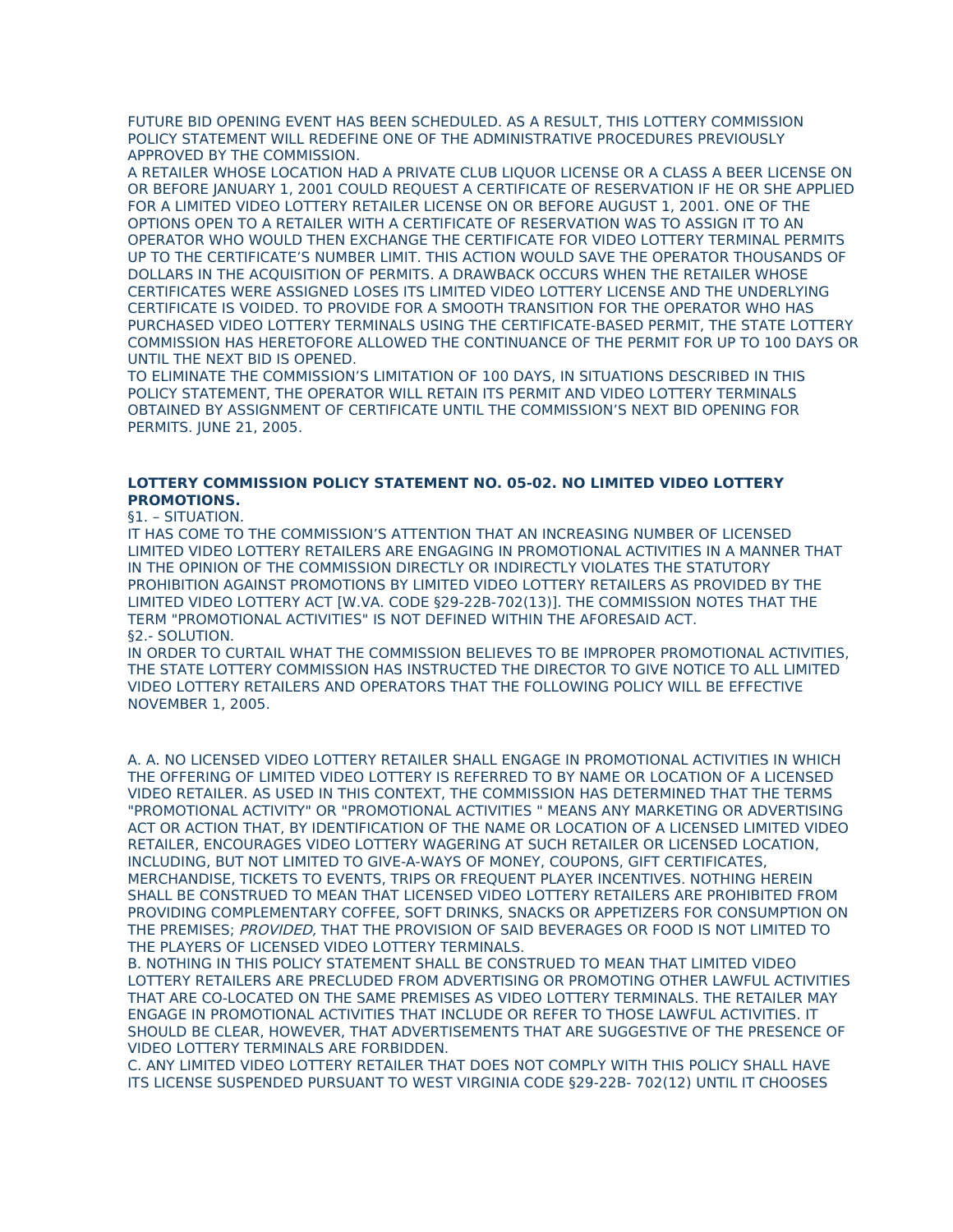TO COMPLY WITH THE POLICY. NON-COMPLYING LICENSEES MAY ALSO BE SUBJECT TO SEPARATE CIVIL PENALTIES, WHICH MAY BE IMPOSED FOR EACH DAY OF VIOLATION OF THE POLICY. SEPTEMBER 28, 2005.

## **LOTTERY COMMISSION POLICY STATEMENT NO. 05-03. FRATERNAL CLUB NAMES.**

#### §1. – SITUATION.

IT HAS COME TO THE COMMISSION'S ATTENTION THAT AN INCREASING NUMBER OF BARS AND RESTAURANTS ARE OBTAINING CHARTERS FROM NATIONAL FRATERNAL AND VETERANS SOCIETIES AND REQUESTING TO OPERATE MORE THAN FIVE VIDEO LOTTERY TERMINALS. THE COMMISSION RECOGNIZES THAT SOME OF THOSE HERETOFORE LICENSED LIMITED VIDEO LOTTERY FRATERNAL CLUB RETAILERS ARE NOT TRUE FRATERNAL CLUBS EXEMPTED BY THE UNITED STATES INTERNAL REVENUE SERVICE AS PRIVATE CLUBS BUT ARE BUSINESSES OPEN TO THE GENERAL PUBLIC IN COMPETITION WITH OTHER LIMITED VIDEO LOTTERY RETAILERS WHO ARE LIMITED TO FIVE VIDEO LOTTERY TERMINALS AS PROVIDED BY THE LIMITED VIDEO LOTTERY ACT [ W.VA. CODE §29-22B-1105(A)]. §2. – SOLUTION.

IN ORDER TO RESTRICT WHAT COULD BE UNFAIR COMPETITION NOT INTENDED BY THE LEGISLATURE, THE STATE LOTTERY COMMISSION HAS INSTRUCTED THE DIRECTOR TO GIVE NOTICE TO ALL LIMITED VIDEO LOTTERY RETAILERS NOW QUALIFIED AS FRATERNAL AND VETERAN RETAILERS, AND TO ALL LICENSED OPERATORS, THAT THE FOLLOWING POLICY WILL BE EFFECTIVE AUGUST 1, 2005:

1. 1. A LICENSEE THAT HAS PROVIDED A TAX EXEMPTION LETTER UNDER SECTIONS 501(C)(8), (C)(10) OR (C)(19) OF THE INTERNAL REVENUE CODE TO PROVE ITS STATUS AS A FRATERNAL OR VETERANS ORGANIZATION ENTITLED TO OPERATE MORE THAN FIVE VIDEO LOTTERY TERMINALS SHALL ONLY EXHIBIT OR DISPLAY TO THE PUBLIC ITS FRATERNAL OR VETERANS NAME THAT CORRESPONDS TO THE IRS EXEMPTION LETTER, AND IT SHALL NOT EXHIBIT OR DISPLAY TO THE PUBLIC ANY DOING-BUSINESS-AS NAME OR TRADE NAME WHATSOEVER.

2. 2. ANY LIMITED VIDEO LOTTERY RETAILER THAT DOES NOT COMPLY WITH THIS POLICY SHALL HAVE ITS LICENSE SUSPENDED – PURSUANT TO W.VA. CODE §29-22B-402(12) – UNTIL IT CHOOSES TO COMPLY WITH THE POLICY. NON-COMPLYING LICENSEES MAY ALSO BE SUBJECT TO SEPARATE CIVIL PENALTIES, WHICH MAY BE IMPOSED FOR EACH DAY OF VIOLATION OF THE POLICY. JULY 27, 2005.

LOTTERY COMMISSION POLICY STATEMENT NO. 05-04. TAX STATUS CLEARANCE UPON LICENSE RENEWAL FOR PERSONS WHO HAVE ALREADY QUALIFY AS WEST VIRGINIA RESIDENTS. §1. – SITUATION.

IT HAS COME TO THE COMMISSION'S ATTENTION THAT ITS LICENSING DIVISION SPENDS AN INORDINATE AMOUNT OF TIME VERIFYING THAT PERSONS WHO HAVE PREVIOUSLY QUALIFIED AS FOUR-YEAR RESIDENTS OF WEST VIRGINIA AS PROVIDED BY THE LIMITED VIDEO LOTTERY ACT [W.VA. CODE §29-22B-512]. TO QUALIFY INITIALLY AS A FOUR-YEAR RESIDENT OF WEST VIRGINIA, A PERSON ASSOCIATED WITH AN APPLICANT MUST, AMONG OTHER TESTS, HAVE FILED TIMELY HIS OR HER WEST VIRGINIA PERSONAL INCOME TAX RETURN WITH THE STATE TAX DEPARTMENT.

§2. – SOLUTION.

IN ORDER TO "DETERMINE ON A CONTINUING BASIS THE ELIGIBILITY OF LICENSEES TO HOLD A LICENSE …" INCLUDING "THE RESIDENCY REQUIREMENTS IN SECTIONS 22B-503 AND 22B-504 …" THAT A PERSON "… SHALL BE A RESIDENT OF THIS STATE DURING THE PERIOD IN WHICH THE LICENSE